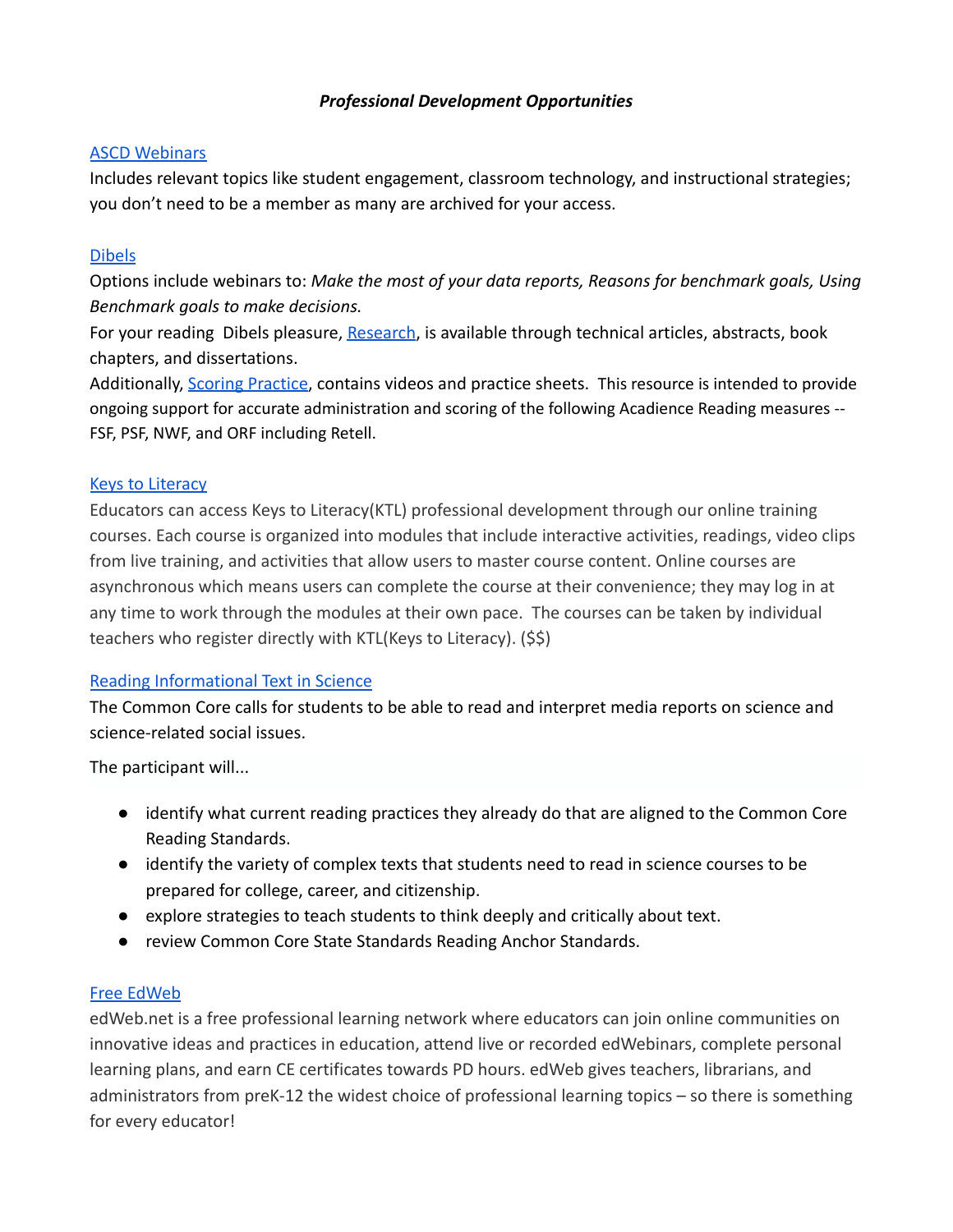#### **[NHEON](http://www.nheon.org/)**

NH e-Learning for Educators is an online professional development program run by the Office of Educational Technology at the NH Department of Education. Online facilitated courses and self-paced tutorials are delivered through OPEN NH, our cost-effective statewide online professional development system.

## [Google's teacher center](https://teachercenter.withgoogle.com/training)

Whether you're here to learn one new thing or to start the path to Google mastery, we've got you covered. The teacher center has content to meet you where you are and get you where you want to be. Fundamentals and advanced trainings available.

## [NHSociety for Technology in Education](http://www.nhste.org/virtualpd/)

## [Professional Learning with NGSS](https://ngss.nsta.org/Professional-Learning.aspx)

A variety of opportunities are tied to the NGSS hub...webinars, journal entries, web seminars and conferences to explore.

#### [Higher-order Questioning resources](https://drive.google.com/open?id=1a4vE5ZcGN-V-ljdzFxum35enPz_RW8kD2U1-0j-ljOA)

This folder contains professional reading, questioning strategies, prompts, and Keys to Literacy resources.

## [Bar Model Drawing](https://www.ed2go.com/pcc/online-courses/singapore-math-strategies-model-drawing-for-grades-1-6?tab=detail)

In this professional development course for teachers, you'll get the training you need to start teaching model drawing, the powerful Singapore Math strategy that gives word problems a visual context. As a teacher, you know that many students groan when it's time to solve word problems. (\$\$)

## *Required Trainings*

**[Prime](https://www.nhprimex.org/explore-training/)x** 

- Bloodborne Pathogens (Yearly)
- Anti-Bullying for Schools (K-12) (Yearly)
- Understanding Sexual Harassment (Yearly)

#### FEMA

- [IS-100.C: Introduction to Incident Command System, ICS-100](https://training.fema.gov/is/courseoverview.aspx?code=IS-100.c) (Every 2 Years)
- [IS-700.B: An Introduction to the National Incident Management System](https://training.fema.gov/is/courseoverview.aspx?code=IS-700.b) (Every 2 Years)

#### NHSAS Administration